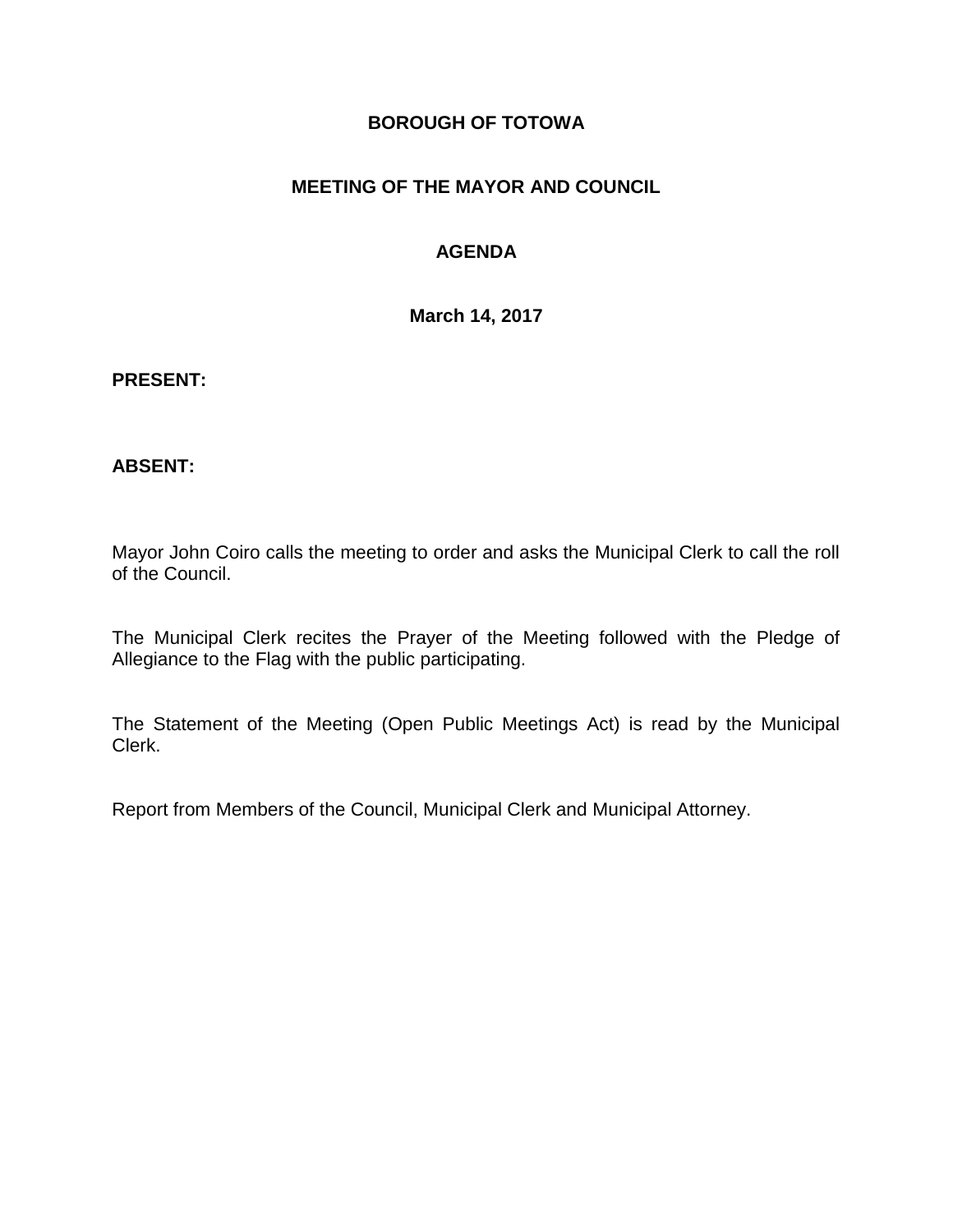Minutes of the Mayor and Council for the meeting of February 28, 2017.

# **COMMITTEE ON FINANCE: PICARELLI, D'ANGELO, FONTANELLA.**

Resolution No. 2017-06 for the payment of bills.

Resolution authorizing the Treasurer to issue refunds to various property owners pursuant to State Tax Court judgments.

Resolution authorizing the Treasurer to issue checks for the redemption of Tax Sale Certificate #16-00002 for 60 Mitchell Avenue, Block 85, Lot 1.01.

Resolution To Introduce The 2017 Municipal Budget.

Resolution To Appoint An Interim Tax Appeal Attorney.

Resolution To Appoint An Interim Tax Appeal Consultant.

Authorize the Borough Attorney to prepare and the Borough Clerk to advertise for RFP's for 2017 Tax Appeal Attorney and Tax Appeal Consultant Services.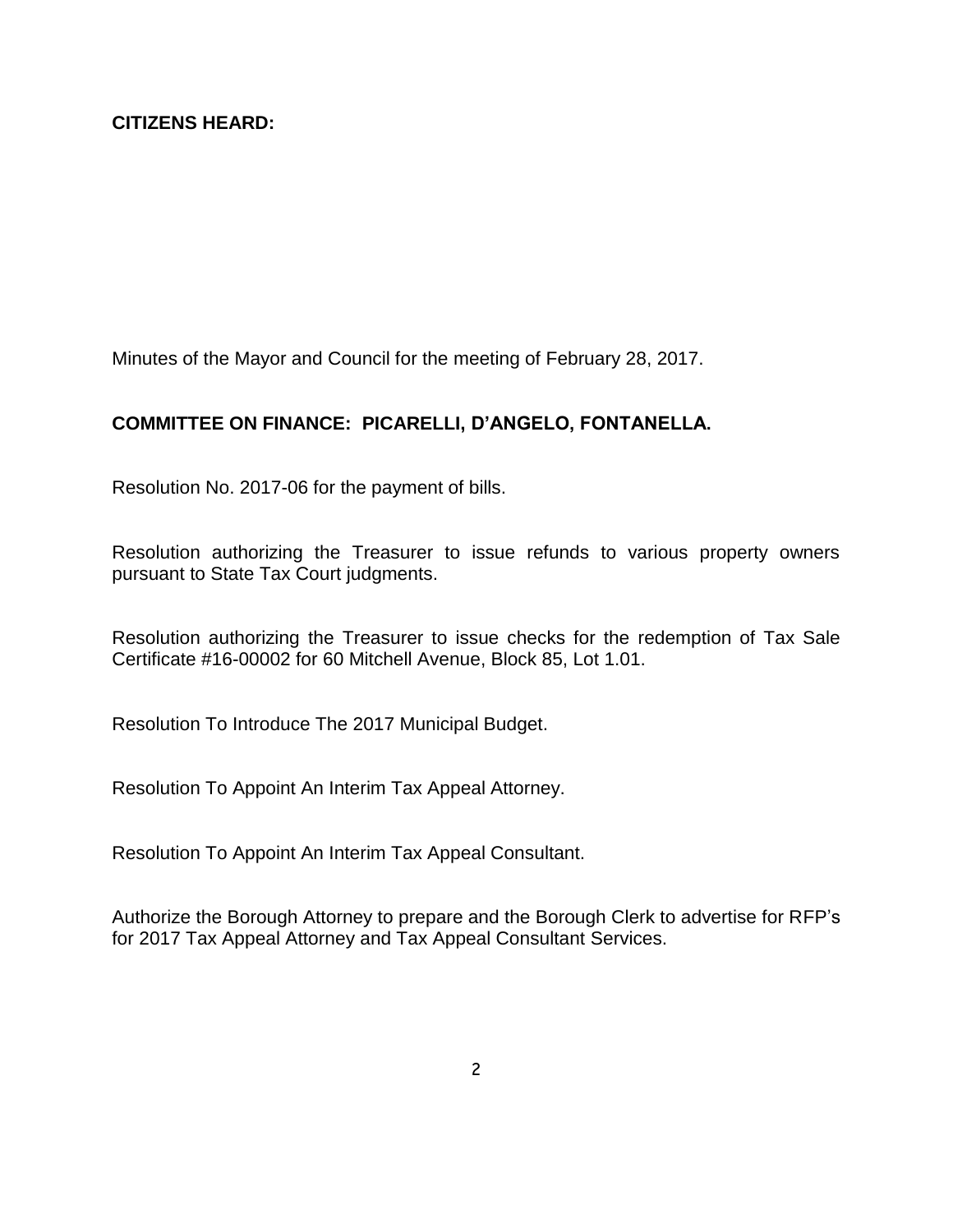# **COMMITTEE ON PUBLIC SAFETY: D'ANGELO, FONTANELLA, BUCHER.**

No report.

## **COMMITTEE ON PUBLIC WORKS: BUCHER, CAPO, PICARELLI.**

Letter from PSE&G requesting that the fee for the road opening permit for their Gas System Modernization Project be reduced.

## **COMMITTEE ON ENG. & PUB. PROPERTY: FONTANELLA, ANDRIANI, D'ANGELO.**

Resolution Authorizing The Borough Clerk To Set Up A Public Sale/Auction Of Personal Property No Longer Needed For Public Use.

Letter from American Legion Memorial Post No. 227 requesting permission to use the Municipal Parking Lot on Saturday, April 8, 2017 for a fundraiser to Atlantic City.

## **COMMITTEE ON LIAISON & INSPECTION: ANDRIANI, BUCHER, CAPO.**

Resolution Authorizing A Shared Services Agreement Between The Borough Of Totowa And The Borough Of Woodland Park For The Positions Of Construction Official, Building Subcode Official And Assistant Zoning Official.

Letter from American Legion Memorial Post No. 227 inviting the Mayor and Council to their annual installation of officers on Thursday, April 20, 2017 at 7:00 p.m.

Letter from the Board of Health advising that the Annual Rabies Clinic will be held on Tuesday, April 25, 2017 at 7:00 p.m.